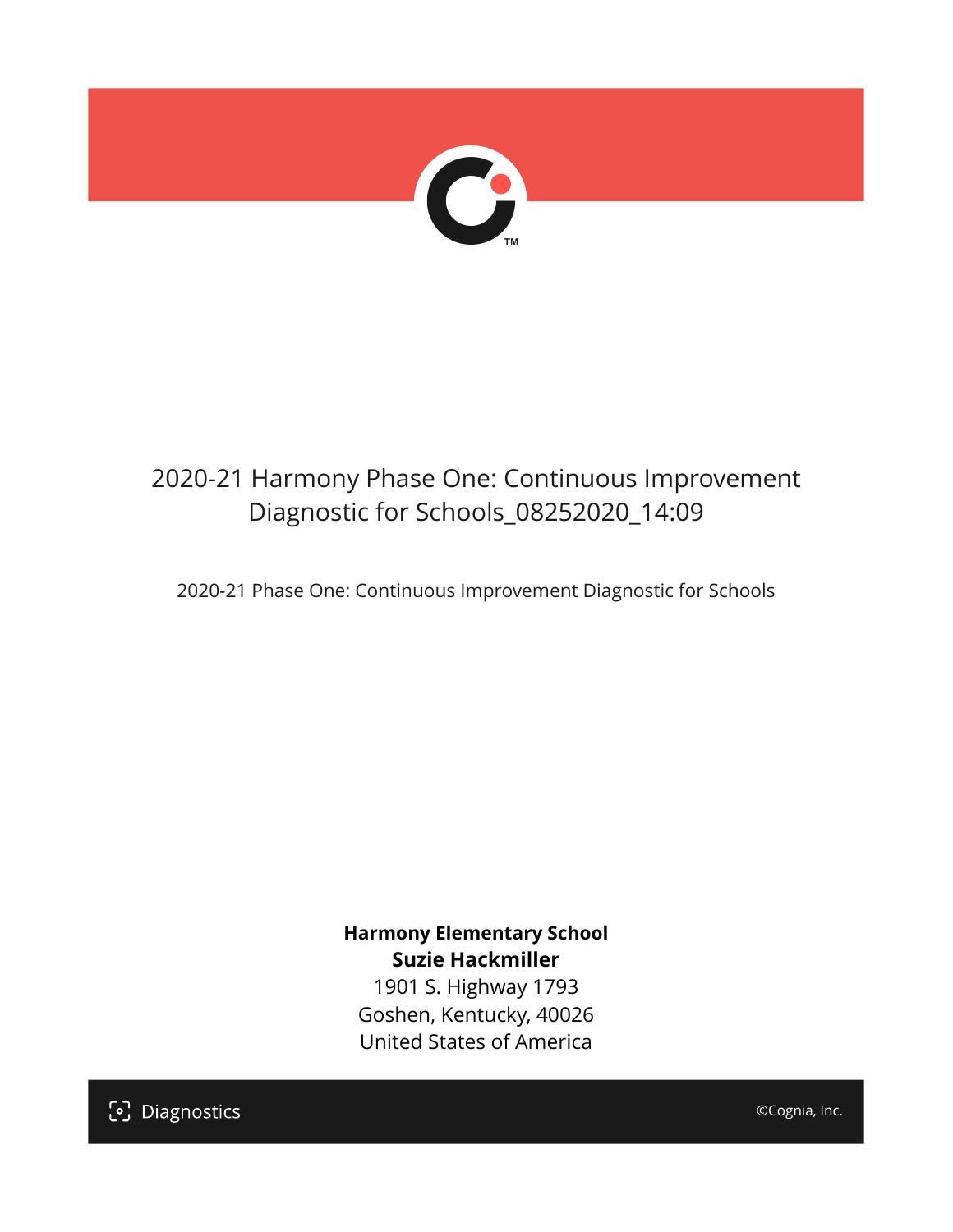2020-21 Phase One: Continuous Improvement Diagnostic for Schools - 2020-21 Harmony Phase One: Continuous Improvement

Diagnostic for Schools\_08252020\_14:09 - Generated on 01/12/2021

Harmony Elementary School

### **Table of Contents**

[2020-21 Phase One: Continuous Improvement Diagnostic for Schools](#page-2-0)[3](#page-2-0)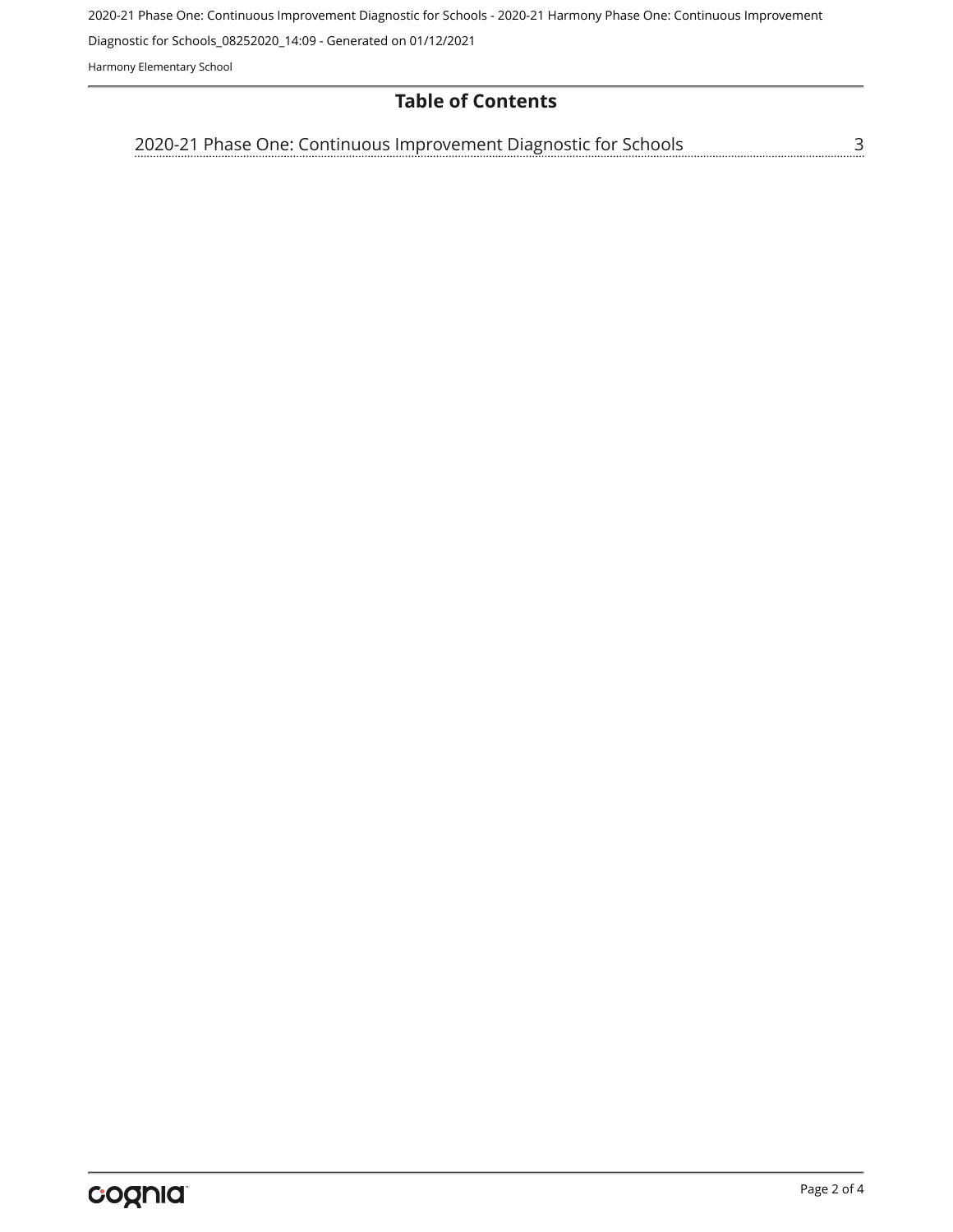2020-21 Phase One: Continuous Improvement Diagnostic for Schools - 2020-21 Harmony Phase One: Continuous Improvement Diagnostic for Schools\_08252020\_14:09 - Generated on 01/12/2021 Harmony Elementary School

# <span id="page-2-0"></span>**2020-21 Phase One: Continuous Improvement Diagnostic for Schools**

. The **Comprehensive School Improvement Plan or CSIP** is defined as a *plan developed by the school council, or successor, and charter schools with the input of parents, faculty, and staff, based on a review of relevant data that includes targets, strategies, activities, and a time schedule to support student achievement and student growth, and to eliminate gaps among groups of students.*

The comprehensive school and district improvement plan process is outlined in 703 KAR 5:225. The requirements included in the administrative regulation are key components of the continuous improvement process in Kentucky and ultimately fulfillment of school, district, and state goals under the Kentucky State Plan as required by the Every Student Succeeds Act (ESSA).

While the regulation outlines a timeline for compliance purposes, the plan itself is a strategic and proven approach to improve processes and to ensure students achieve. The timeline for the school's 2020-21 diagnostics is as follows:

#### **Phase One: August 1 - October 1**

• Continuous Improvement Diagnostic for Schools

#### **Phase Two: October 1 - November 1**

- The Needs Assessment for Schools
- School Assurances
- School Safety Report

#### **Phase Three: November 1 - January 1**

- Comprehensive School Improvement Plan
- Executive Summary for Schools
- Closing the Achievement Gap Diagnostic for Schools
- Professional Development Plan for Schools

#### **Phase Four: January 1 - December 31**

• Progress Monitoring

## *As principal of the school, I hereby commit to implementing continuous improvement processes with fidelity to support student achievement and student growth and to eliminate achievement gaps among groups of students.*

Please enter your name and date below to certify.